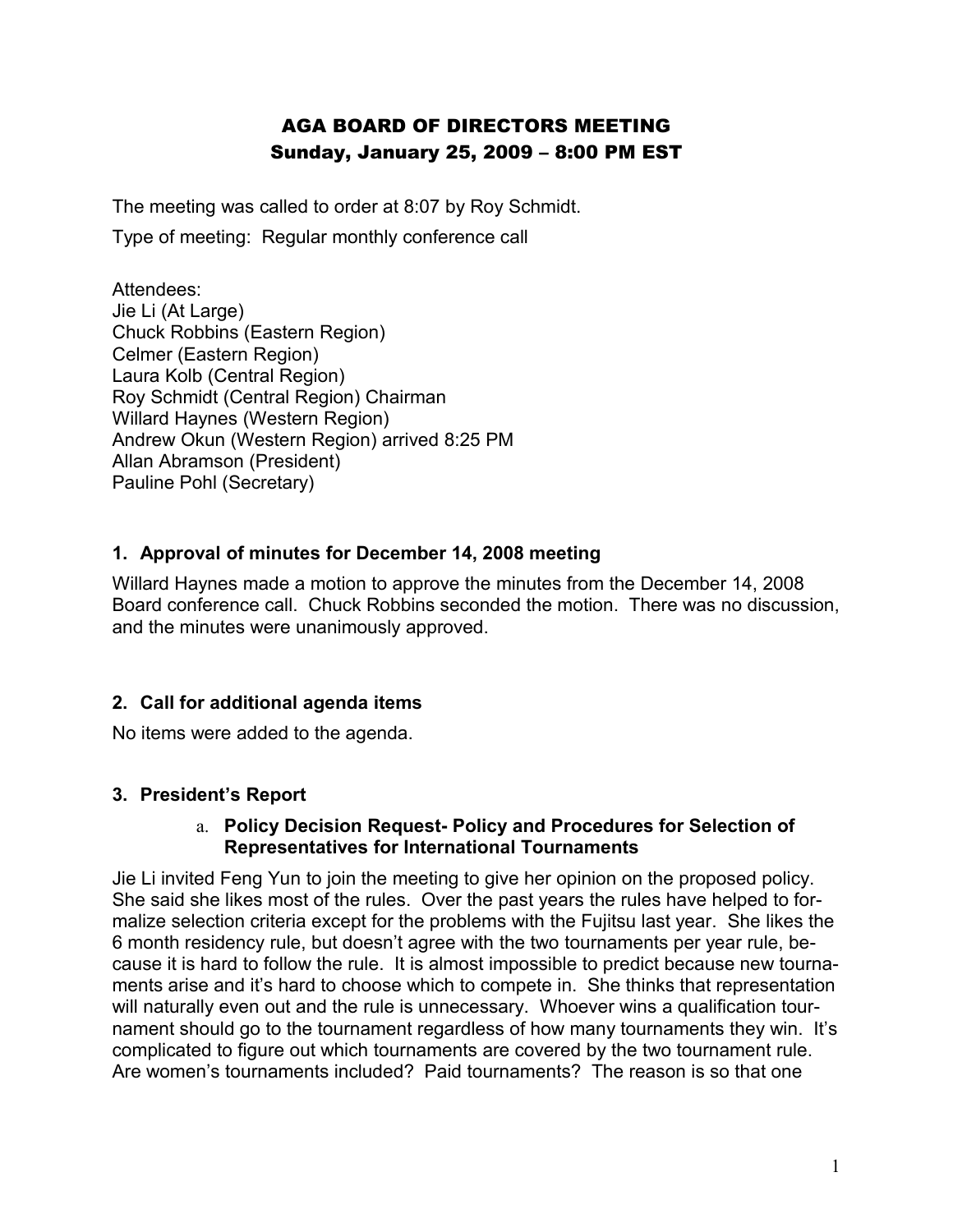player is not the only one to represent the country, but that hasn't been happening, so the rule is unnecessary.

Paul Celmer asked whether Feng Yun has discussed her views with other professionals. She said yes at the Congress in Portland she did and Janice Kim agreed with her.

There were no more questions for Ms. Feng and she left the conference call.

Haynes commented that Feng Yun seems to agree with the six month residency requirement that is stated in the draft document, and the only major disagreement was with the two tournaments per year limit. He agreed with her arguments that this limit is unnecessarily confusing and difficult to administer. It may not make sense to continue the two tournament rule. Kolb asked if last year was the first time a player qualified for more than two tournaments. Abramson said yes, as far as he knows it hadn't occurred before.

Celmer said he wonders if the other pros agree with her that the two tournament rule is unnecessary. Abramson said all of the pros seem to be of the opinion that whoever wins the qualifying tournament should represent the U.S. in the tournament. Haynes said all the professionals he has spoken with have expressed the view that there should be no limit and the strongest player should always represent the U.S.

Abramson said he was Chairman when the policy was developed with the intent of promoting diversity, but now after thinking about it a lot, it may be wise to give up the rule and acknowledge that the pros have been unhappy with the rule. The new Board has reviewed the situation, and their opinions have changed. Five years ago, the policy was made to include strong amateurs in qualification tournaments. Originally the pros didn't like the inclusion of amateurs, but they have adjusted and nobody complains about that any more. The residency requirement also has been widely accepted. The only feature that remains controversial is the two tournament rule.

Robbins asked how the other Board members feel about diversity in general and the rule in particular. Okun said he's okay without diversity. Celmer said he also could vote for eliminating the two tournament rule. The rule created problems without solving any problems. Kolb said she is in favor of diversity in theory, but she may vote against the rule for practical reasons. Celmer said before a change is made, Phil Waldron should be consulted.

Abramson said he doesn't want to change the policy simply to avoid controversy, but since the Board membership has changed, if their views have changed he supports removing the restriction. Robbins said he was always in favor of diversity, but after the nastiness of the past year, he would consider changing his view. Jie Li said he thinks the rule complicates things unnecessarily. Abramson said he gets the idea the Board may be leaning toward removing the restriction as long as Waldron has input. Abramson said he will consult Waldron and the discussion will resume next Board meeting.

### **b. Policy Discussion-Lifetime Memberships**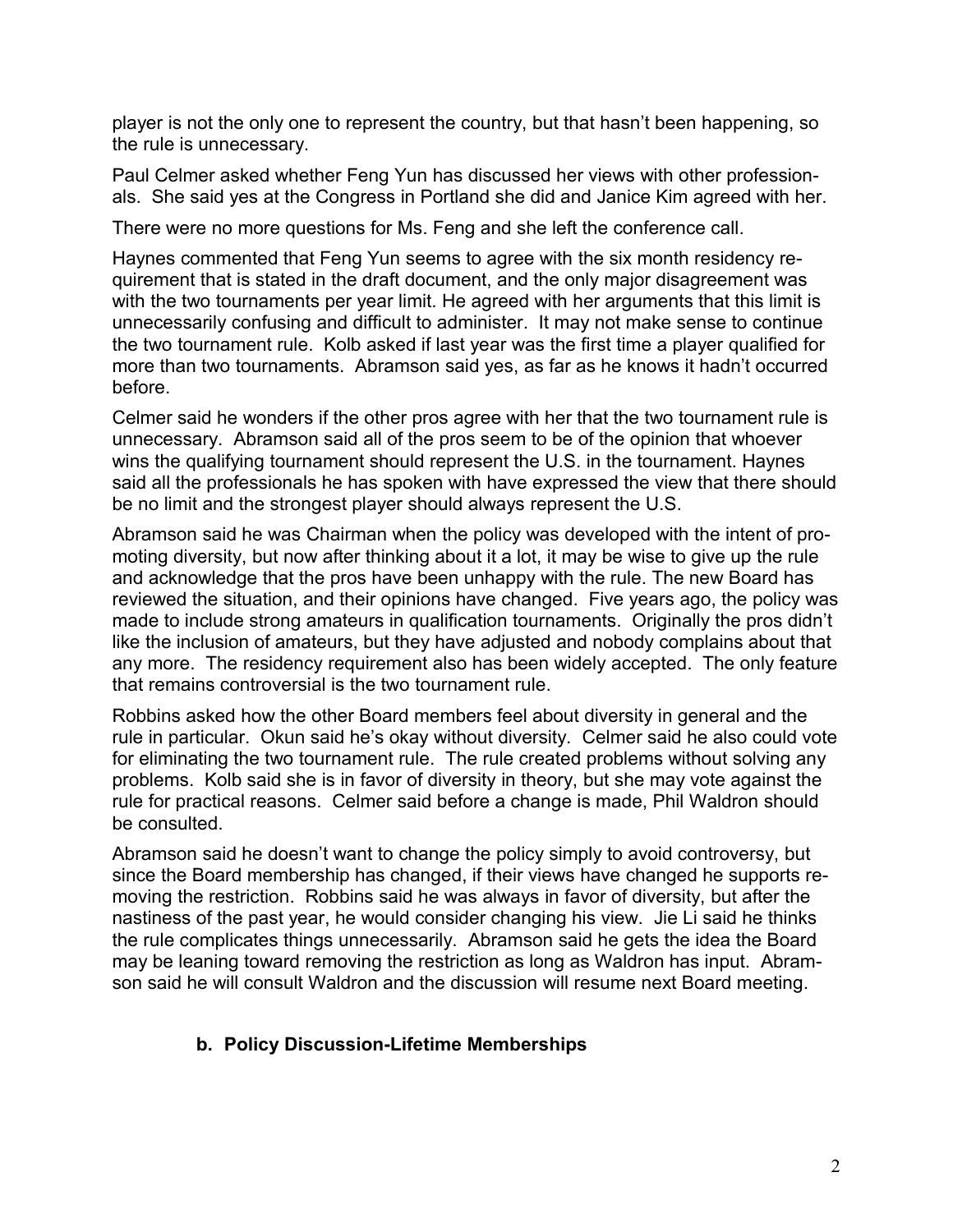Abramson suggested rewarding long-term members with lifetime membership. Robbins said he objects to the concept, because life members put up a lot of money up front and he doesn't like the idea of discouraging people from paying the fee for life membership. Willard Haynes and Roy Schmidt agreed with Robbins. Robbins suggested offering a lower rate for members with long-term membership as a compromise. Schmidt suggested offering a life membership with a payment plan of \$100/year for 15 years as a compromise to the \$1000 up-front usual cost of a life membership. Celmer liked the idea of a percentage reduction based on years of membership. Abramson said he was thinking of this idea as a plan to keep members rejoining year after year rather than as a threat to revenue stream. Haynes suggested lowering the life member rate based on a person's age. Robbins said he thinks we have mishandled our life members. He thinks we should give them more benefits and recognition than we are doing. Rather than reducing the rate we should take notice of the life members in the yearbook and on the web site. He thinks that's more important than reducing the price. Abramson said he plans a section on the web site to recognize life members, and Mike Lash has already been giving life members special pins.

Robbins suggested that when the web store is started members should get a coupon worth the same percentage as their years of membership off at the web store. Abramson said he would look up the demographics and get specifics about what might happen to the revenue stream if a lot of long-term members took advantage of special pricing of a life membership.

### **c. FYI- Internet qualifier ratings**

Abramson spoke with Paul Matthews and he said he could enter internet games into the ratings system as long as they are "flagged" to study whether they significantly affect ratings. For starters, he would only include serious games from internet qualifier tournaments. Okun asked if the internet games could be applied to the ten-game requirement. Abramson said no. The 10-game policy was made to encourage face to face games. Jie Li said he is opposed to the ten game rule, because professionals are exempt. It is hard for the amateurs to meet the limit without professionals having the same requirement. Okun said he didn't mean to raise a new issue and he has no problem with the internet games being rated.

### **d. FYI- Web site hosting contract**

Abramson said the web site has been migrated back to where we started from. There is a new look, but it is still evolving.

### **e. FYI-Membership Card Lamination**

Abramson did some price checks. The cheapest rate at Staples or Kinko's is about \$.15 each if done on a sheet and separated by the store. If they are done individually, it would cost \$.35 each. Abramson said it might be best to issue one membership card without an expiration date rather than reissuing a card each year. An alternative would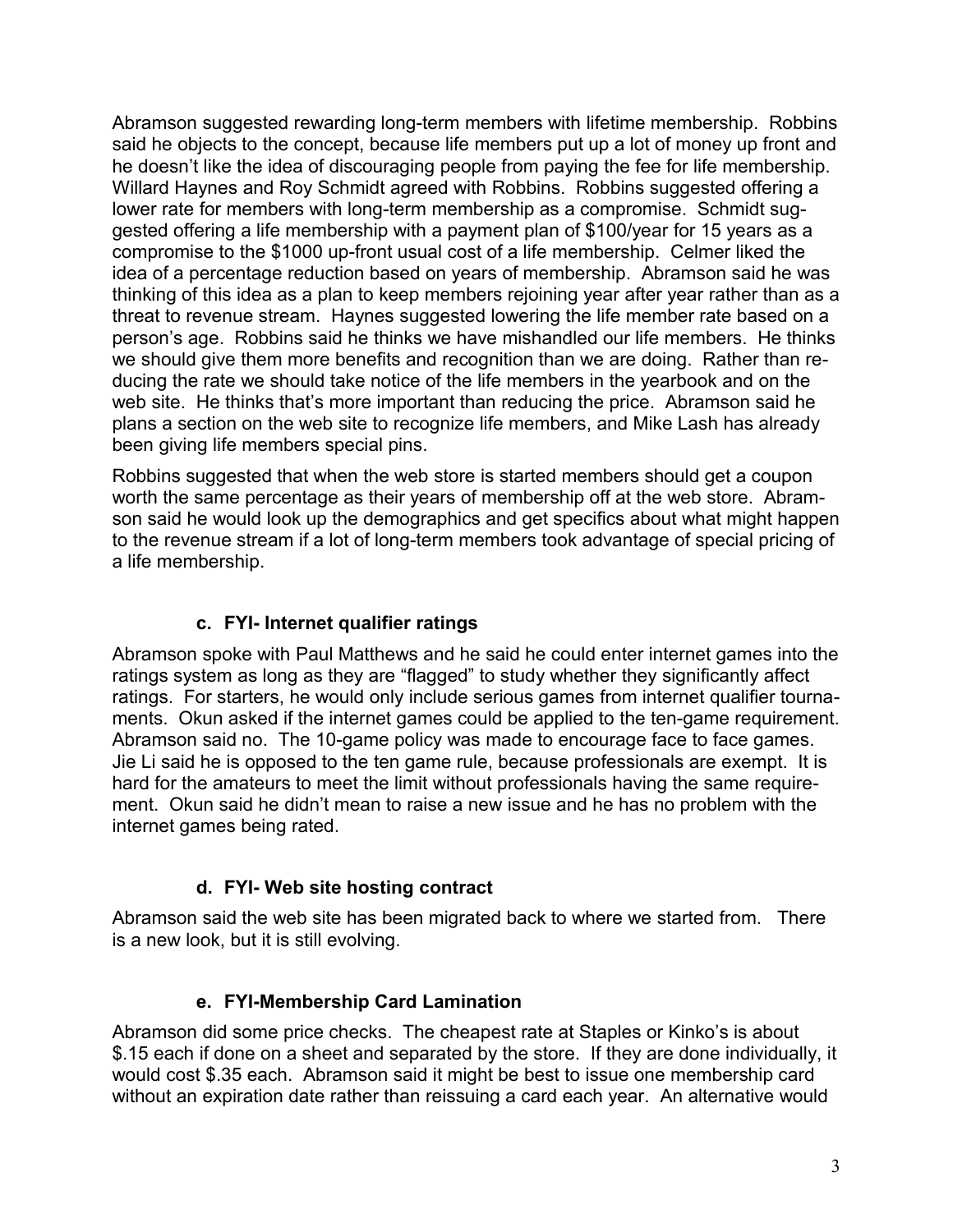be to issue stickers every year. The cheapest alternative would be to issue cards once to every existing member and issue cards to new members in batches.

Robbins said he has heard of a machine that spits out real plastic cards that costs less than \$1000. Abramson said he would do more study and report back next meeting.

## **f. FYI-Prize Money Data**

Abramson said he is still working on his analysis and will report more next time.

End of President's report. (9:25PM)

## **4. Old Business**

## a. **Revision of selection procedures for international representatives**

Some of this issue was discussed under the President's report, but Schmidt said the representation policy is separate. He asked if there were any objections to the circulated proposed policy. Schmidt said this is not a policy, but a procedure, so no official vote is necessary. Abramson said he changed statement #2 to say the representative must reside in the U.S. for "at least six months".

## **b. Membership Card upgrade**

Covered under President's report.

## **5. New Business**

### **a. Ing funding**

Robbins asked Abramson to research whether the Ing Foundation has made any contributions to the AGA over the past year and if not, why. Abramson said there have been some payments, but others have not been received. Abramson is working with Treasurer Adam Bridges to research whether there is a problem.

## **b. Rank Certification**

Okun asked if we should revisit the rank certificate issue in next month's meeting. Abramson said the problem so far is a lack of volunteers to do the work.

## **6. Establish time and date for next Board meeting**